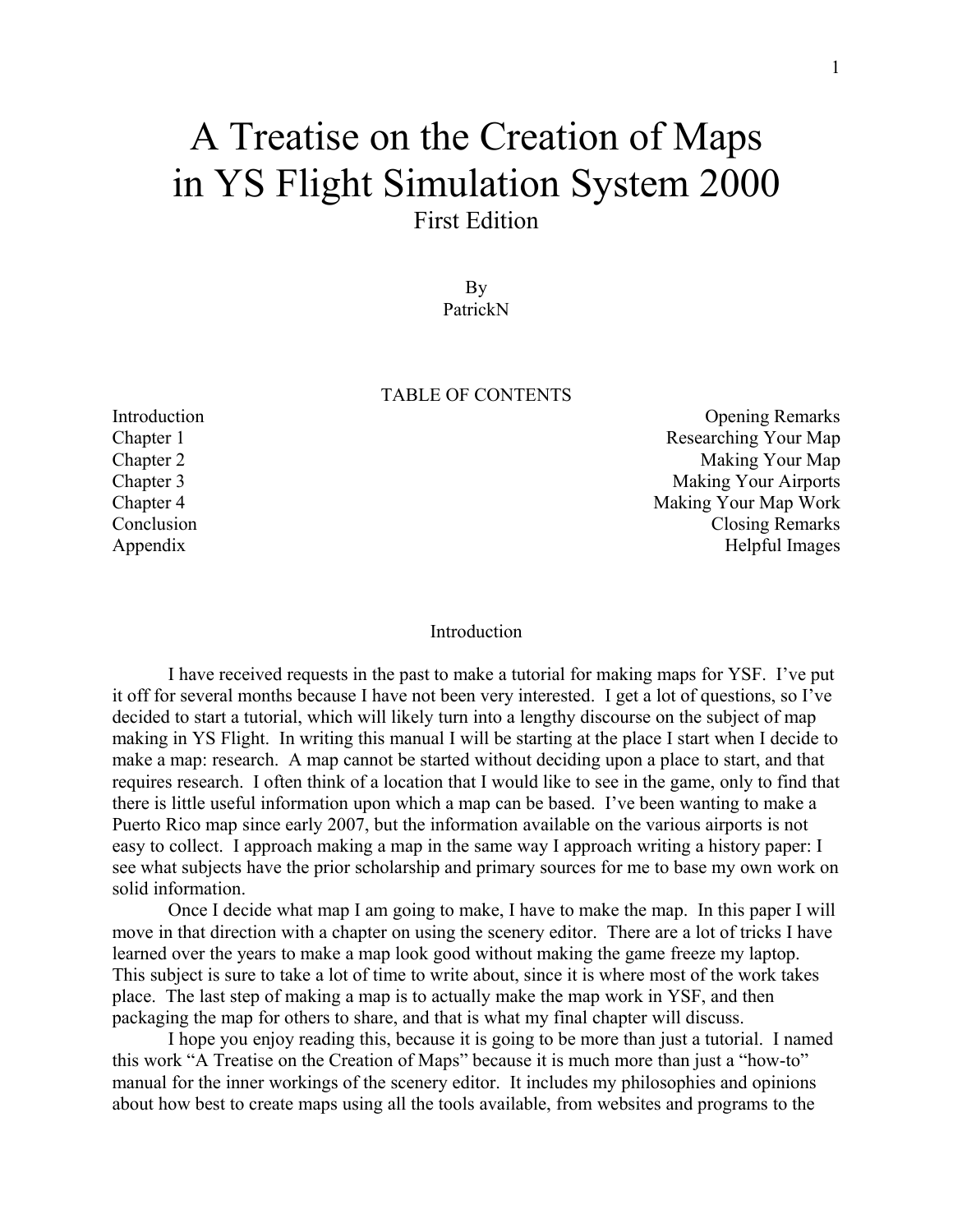imagination bestowed upon you by your creator, which you can use to create worlds of your own.

## Chapter 1 Researching Your Map

Making a map for YS Flight does not start with learning how to make a map. Before you get to that point you will need to know what your map will look like. Are you making a fictional map, or a map based on a real location on Earth? These are questions that a map maker must ask himself before he starts work on a map. If the map is fiction, then research may not be very important. The fictional-unrealistic map requires nothing more than imagination and very little knowledge of real-world terrain or airport design. The fictional-realistic map requires research. You may not be making a real-world location, but you will want it to look like a place that could exist in reality.

Research for a fictional-realistic or a real-world map should start with airport layouts. Although your map may be of a fictional location, you may still wish to base your airports on real airports. I find that Wikipedia has lists of airports in various US states, as well as other countries. These web articles are good sources for details about runway lengths and widths, and include pictures from the air and ground that will give you an idea about where things should be located in your map. These articles may also include airport diagrams, which will have a simple map of the runways, taxiways, and aprons. These diagrams also have building outlines to represent where buildings are located at the airport. AirNav [\(www.airnav.com\)](http://www.airnav.com/) is alos a good resource for finding detailed information about runway length and width, diagrams, and navigational aids.

Photographs and airport diagrams are a good place to start, but if you are making a real-world map you will need more information. Google Maps [\(www.maps.google.com\)](http://www.maps.google.com/) is an excellent tool for getting extra information about airports. Most major airports and cities have detailed satellite images on Google Maps, and you may be able to zoom in far enough to see the runway markings to help you make your map as accurate as possible. The map can zoom in enough to count lines on the runway and see any changes that may have taken place to the airport since the diagram was made. Google Maps is good for more than just making accurate airports. It is also good for getting the layout of the land and mountains. Taking screenshots of the maps that can be saved as .png files can be used as reference images in the scenery editor. It also gives options for three map images: Map, Satellite image, or Terrain. Terrain is good for shaping elevation grids for realistic mountains.

Another tool that can be useful for mapmaking is YouTube. There is a wide range of videos posted by people from around the world. A search for a video of Honolulu will probably bring up a useful video from a helicopter ride over the city. A search for a video of an air show at NAS Point Mugu will find valuable videos that give snapshots of building layouts and objects in the distance. These videos can be much more helpful than still images because it shows a much more accurate view of the world the video was made in.

Although research is given its own discussion, it is not something that is only done before work begins on the map. Research should continue throughout the mapmaking process. Start by researching the general area and make that part of your map first. When making an island or group of islands, make the islands first with the roads, elevation grids, and city buildings you want. Once the land is made, research each airport and then make each airport one at a time.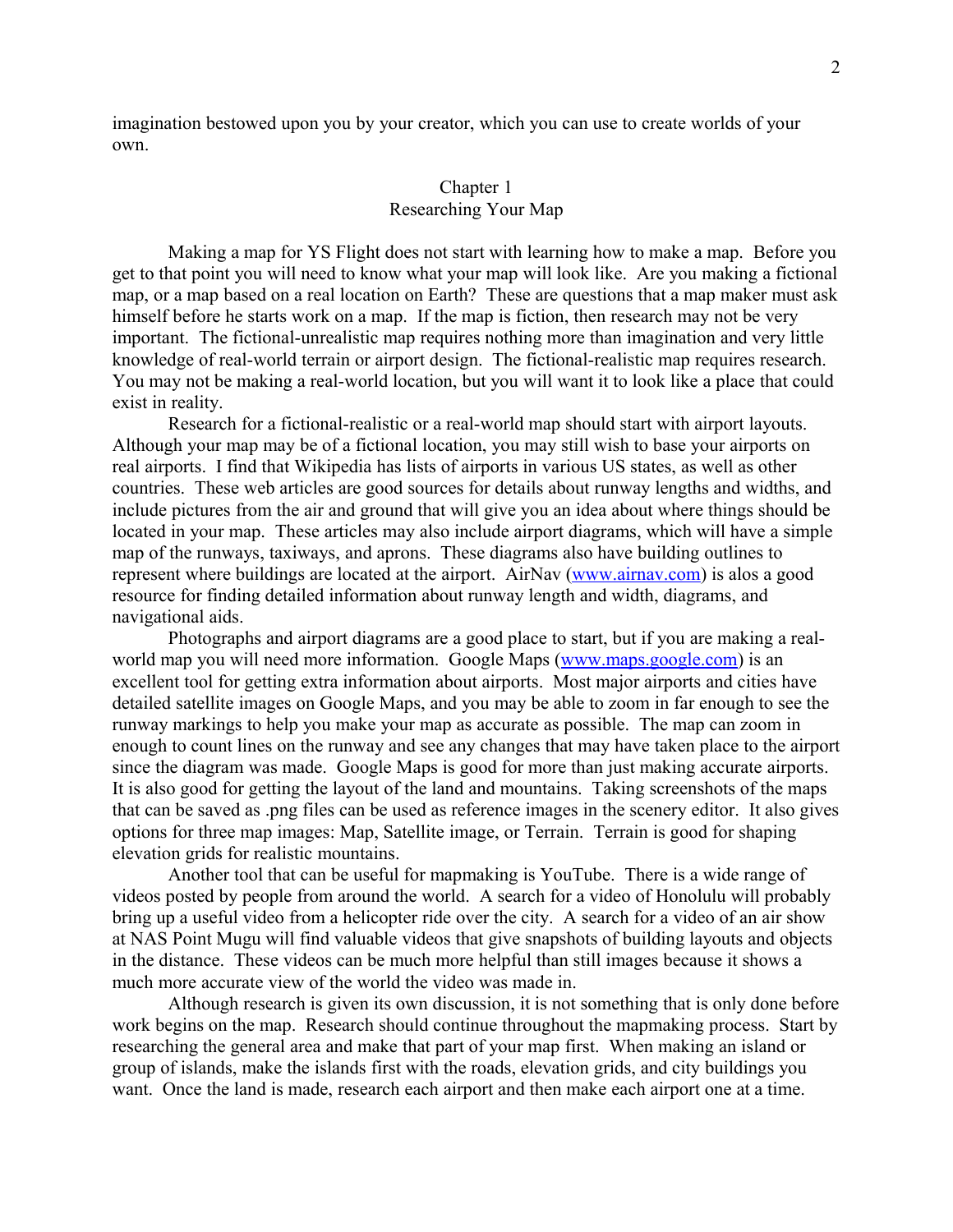There is no need to get all the reference maps together for all the airports in the beginning. It only makes the job appear tougher to complete. It is easier to keep yourself going if you focus only on what you have done and what you are doing and let what comes next come next, not now.

## Chapter 2 Making Your Map

The process of making a map for YSF is probably the reason most readers will have downloaded this paper. As stated earlier, the purpose of this paper is not only to give explanations of how to make a scenery, but to discuss the process in a more philosophical way. After deciding what your map is going to be when it is complete, and after you have collected the initial information about that location, it is time to make your map.

Before starting a map, it is important to understand the three basic building blocks of a YSF map. First is the .fld file. The .fld contains the actual scenery you make in the editor. Second is the .stp file. This file contains the locations and detailed information about each start position you place in your map in the editor. A map must have at least one start position. The third file is the sce\*.lst file, where \* can be anything from "-nery" (stock scenery.lst) to "- \_1337". These three basic building blocks of a YSP maps are essential, as lacking one of them will prevent your map from working.

The first thing to do when you begin making a map is to import a reference background image. I suggest using Google Maps to get a topographic map showing elevations and use that. It is nearly impossible to have realistic elevations in YSF, but you can use this map to draw the polygon to make up the land features, rivers, and placement for major elevation grids.

For making a map in the center of a continent, the easiest thing to do is go to Edit > Set Ground Color and pick a ground color. I find 80, 110, 80 is good for green, and playing around with the R value will get you a more yellow or brown color.

For making islands and coastlines, use "Map > Insert Element > Polygon" and select the color of the ground by clicking the currently selected color in the color box. Go to Edit > Set Ground Color and make that the color you want your water. Island and coastal maps are usually best with the ground color being the water and polygons representing land. Holding the left button and moving the mouse will drag the cursor around the main window. Move it to the border of the coast and press the Enter key to make a point. Follow the coast, making points along the way. If you are making an island, go all the way around until the next point would be where you started. If you are making a coast line next to a large landmass, go up the coast line as far as you want for your map, then make two corners at the extreme top and bottom. Then press the Space Bar and you have the ground.

There are two ways of dealing with water colors around coastlines. In the first option, choose to let the coast meet directly with the primary water color. 0, 40, 80 is a good color for ocean water. In real life, the water closest to a body of land is a lighter color than the deeper ocean. Unselect everything with the "u" key and insert a polygon. Make a lighter area than the main water color  $(0, 80, 140)$  that is bigger than the island it surrounds, and then using Edit > Map Priority > Bottom Priority to put it under the island and make it look like it surrounds the island completely. Then, in the same map box, use the "gradation quad strip", with the second color set to the water color and the first color still set to the lighter water color, to blend the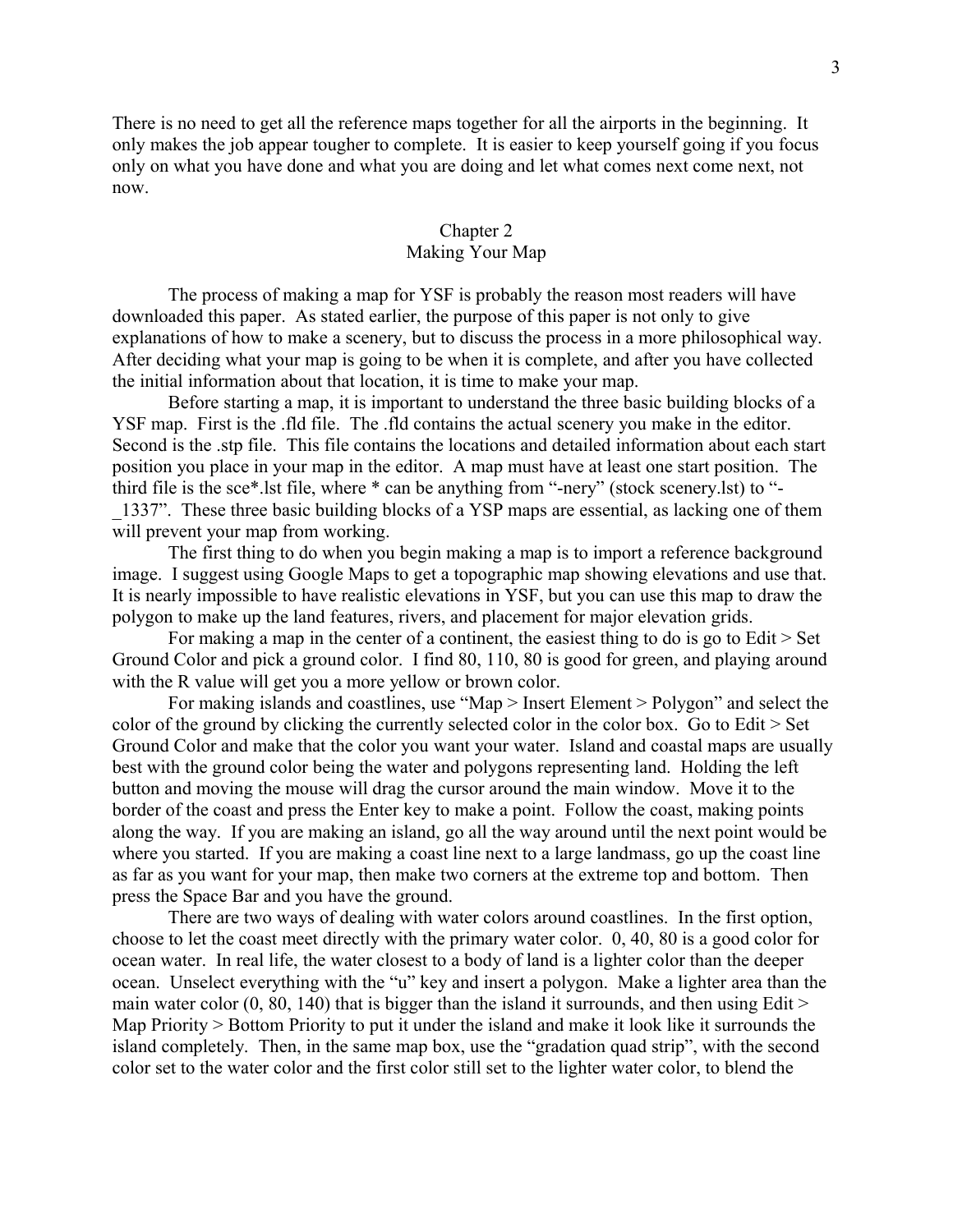lighter water with the darker water for a more realistic look. Check the box for "Close Loop" to go all the way around the island.

To make a beach, select a color like 220, 220, 170 for sand. Using the "Thick Line" option set for 30 meters, insert a line of the sand color around the areas the beach is located right on the edge of the island. The color should be darker for volcanic beaches. Insert a "gradation quad strip" with the second color being the same as the water color immediately next to the cast line (either the main water color or the lighter color if that technique was used). If the beech does not go all the way around the island, uncheck the box for "Close Loop". This technique will blend the sand color into the water color and make it look like the water level is rising and falling.

Sometimes there are areas where the ground is different colors in different regions. This is especially true in areas where rainy regions meet dry areas, or around rivers and lakes where it is greener closer to the water. Use the same techniques to make those areas stand out. Insert a polygon of the dryer color (110, 115, 80) and use the gradation quad strip to blend it with the greener areas. This type of area can also be found around elevation grids. To make an elevation grid, mark three corners to make it the right shape. It is helpful to adjust the number of grids so they are all close to the same size. After pressing the Space Bar to insert the elevation grid, make sure you press the Esc key so you can begin selecting nodes to raise. Sometimes it is useful to hide all flat faces to make it easier to raise only nodes in places that should be elevated. An example would be around coast lines or rivers that should not be covered by a mountain.

Roads are simple to add using the thick line feature, especially if when using a reference map with highways marked. Unless map is supposed to be super-detailed, stick to the main highways and not worry about smaller streets. 15 meters is about the right width for a road of any kind, although smaller roads can be only 10 meters and interstate highways around major cities can be 20-30 meters. Road colors vary, but something close to 90, 90, 90 is an appropriate color. Rivers can be inserted into the map using the same method. It may be good to start by laying down a strip 50 meters wider than the river in a color close to 80, 130, 80 to represent the greener area around the river. 135, 130, 90 is a good color for muddy lakes and rivers often found inland. Gradation quad strips can be used to make the river delta.

At this point in the process, it is time to go to Map > Convexnize All. This feature optimizes the map's ability to be processed by YSF and the computer it is running on. Convexnize All can transform a map that drains a computer's resources into a map that runs smoothly with the best graphics settings turned on. Save the map and close it. Individual airports should be made in their own map file and inserted into the map. There are several reasons for this, but the main reason is that it allows a modular map system that allows individual airports to be removed, replaced, updated, or even exported for use in a new map.

This chapter was written to give a general idea of how to start making a map. From learning the parts of a map to learning how to use the different features of the scenery editor, there are many things to understand before a map can be produced. With that out of the way, and the map well on its way, the next step is to build the actual airports that will be the focus of the map while planes are still on the ground.

Elevation grids can be used to make buildings rather than using ground objects. Several mapmakers have stated their belief that elevation grid buildings cause less lag than ground objects. To make a flat-top building using elevation grids, first place an elevation grid with 0 grids in x and 0 grids in z. Set the three coordinates and press the Space Bar. Press the "Esc" key to clear the menu and select all four corners (nodes). Click the menu for ElevationGrid -> Move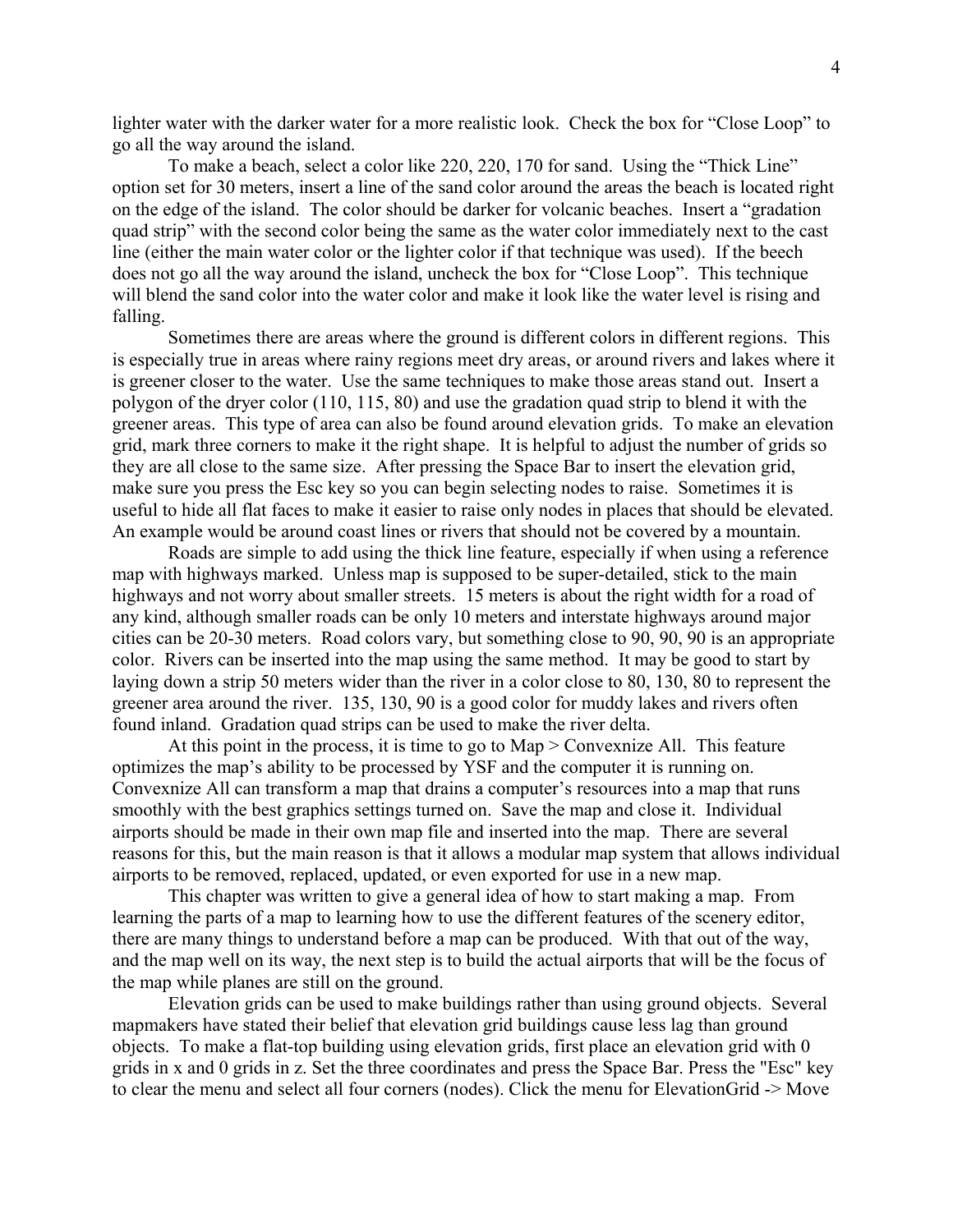Node. In the Coordinate box, enter the height in meters that you want your building in the middle box, or pull the green icon in the center of the elevation grid with your mouse. Press the Space Bar. At this point there is a flat surface "floating" in the air. Go to the menu for ElevationGrid -> Show/Hide Side Wall and click all four check boxes. Colors can also be changed for each side.

To make a building with a sloped roof, make an elevation grid with 2 grids in x and 0 grids in z. If you want a building with a series of slopes  $(^{\wedge\wedge\wedge})$ , enter more grids, even numbers each time, in the x. The outside nodes (left and right, front and back) will be raised, but the middle nodes (front and back) will be raised higher. If you are using a series of slops, every other set of nodes will be raised to the height of the outside nodes, and the remaining will be raised higher to give the desired effect. Show all four sides just as you did in the flat-top building.

### Chapter 3 Making Your Airports

Making a good airport for YSF starts with making good runways. This is where Google Maps becomes really useful. You can zoom in enough to get a view of the number of lines on the runway, as well as other markings such as numbers, landing lines, locations of arrows, taxi lines, building locations, and the general layout of the airport. This is important because the satellite photos are often more up to date than some of the diagrams available online! Making a runway starts with inserting a thick line the width of the runway. That can be anything from about 23 meters up. This is where AirNav is going to be useful because it provides length and width in standard as well as metric units.

When airport is complete, buildings should be added. Unless custom ground objects are made for the map, it is not easy to make a 100% realistic building layout. A combination of ground objects and elevation grids can make a nice look to an airport, though. It is probably best not to try to make every single building, since the more buildings, whether they are ground objects or elevation grids, the slower the map will run. The objects you place in and around your airport may also include ILS boxes, VOR arrays, and NDB towers. VOR and NDB objects are easy to place. Just insert the ground objects wherever they should be. For added realism, rotate the NDB tower to its real-world angle. The VOR array is round, so that won't really make much difference. The ILS box is a different story. The box has to be positioned 50m from the center of the runway on the right side of the runway when facing it on landing. Once that is done, it has to be properly rotated so that the ILS signal is lined up with the center line of the runway. Names should be provided for the ILS, VOR, or NDB. The ILS should have a short airport name along with the runway number that it represents. To give these objects names, go to GroundObject -> Set ID and Tag. A box will appear for the name to be entered.

Another addition to a map may be an F9 view point. These are rectangular regions that should be small and allow players to press F9 and get a view of various aircraft flying near the view point's location in the map. Go to Edit -> Insert -> Rectangular Region, and a box will pop up. Select 10:View Point. Enter three points around the spot where the view point should be placed and click the Space Bar. These can be placed in open areas where buildings do not obstruct the view of runways, or they can be placed inside certain control towers. To simulate someone standing on the ground watching an air show, it should be moved to an elevation of about 10m. To move the view point, go the menu and click Select -> Select Item. The view point will appear to be a red box, so click the red box to select it. Go to Edit -> Move -> Current Item. In the Coordinate Box that appears, the second box from the top is the vertical entry.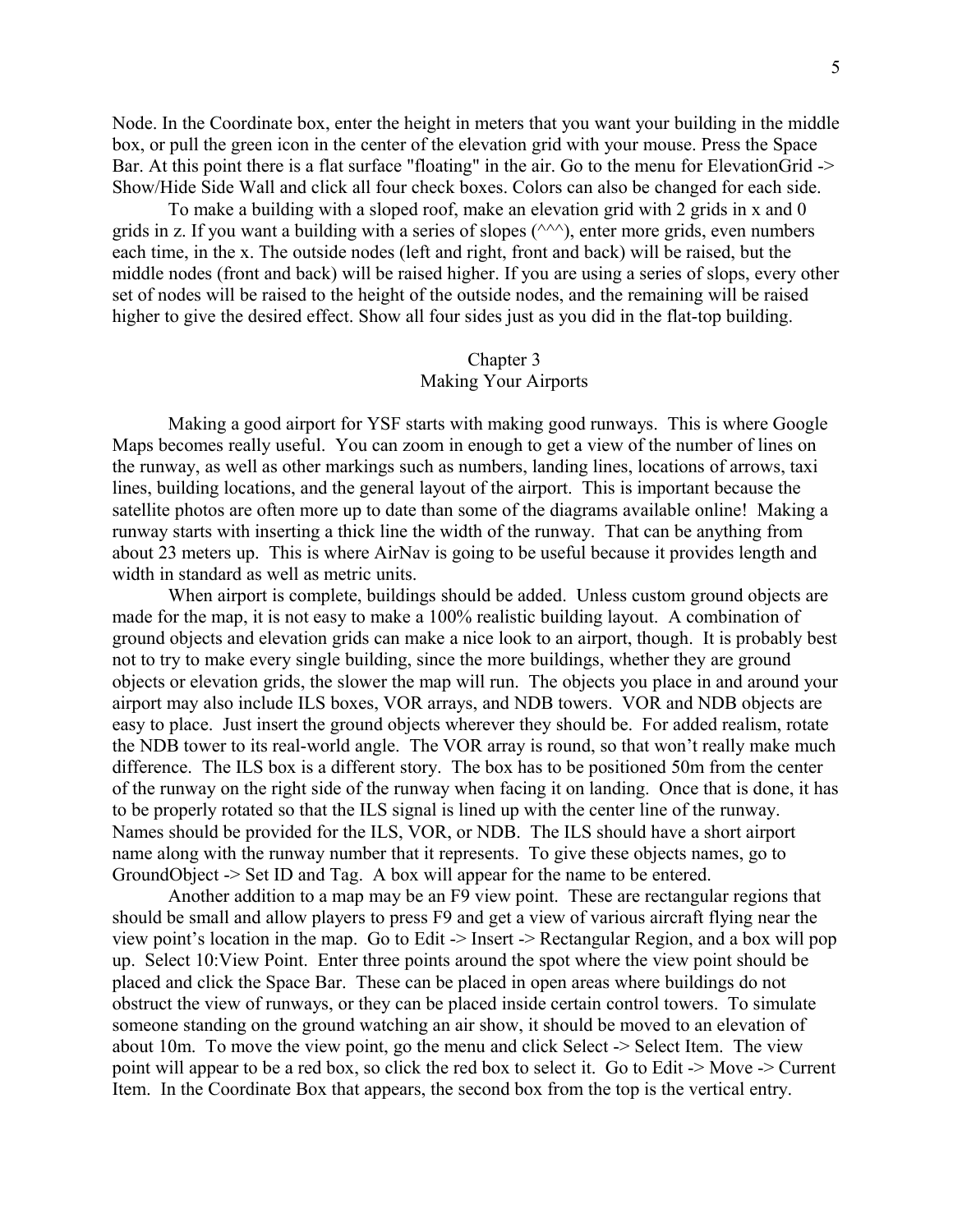Enter the number "10" in that box and click the Set button. Click the top of the scenery editor window and press the Space Bar. The average person is shorter than 2 meters, but in YSF the view point needs to be at about 10m to give a clear view of aircraft on the ground and in the sky because short aircraft can cause viewing problems at more realistic heights.

## Chapter 4 Making Your Map Work

The final steps for making a map are to actually make it work in YSF, as well as packaging it so you can share the map with others. The best way to do this is to create a folder inside the User directory of the YSF installation. In this step, create a folder with a unique name that can be for future projects. A folder can also be created within this unique folder for individual projects to keep them separate. For the most simple system, save the .fld and .stp files to the unique folder. An example name for this folder could be "neocon" or "2ch." Whatever the name is, the case should be consistent between the name given to the actual folder and files and the names used in the .lst file. It does not make a difference for windows users because windows recognizes "NEOCON" and "neocon" and even "NeoCon" as the same name. Linux users will have problems if there is no consistency because "Neocon" and "neocon" are recognized as different names due to the case of the letters. "Neo Con" will not work as a file name due to YSF's inability to recognize spaces. If that name was wanted, "Neo-Con" or Neo-Con" would be acceptable. Most YSF players use windows, but it is still nice to create addons that recognizes that some players will have to drastically modify their .lst files to make them work on their systems.

In the scenery folder, add a new text file named sce\*. This file must start with the letters "sce" or it will not work. When saving this file, the type should be set to "all" and the file type extension ".lst" should be at the end of its name. An example might be "scenery frankfurt.lst." The case of this file name will not matter. The case of the text inside the file is that which must be consistent with actual file names. To create that text, the starting point is always a unique name for the map that has just been created. If the map is a new map of Hawaii, Chicago, or Fiji, be aware that giving it such a name may cause unintended complications due to the existence of maps with those names. Adding an ID tag of some kind will allow the YSF program to distinguish between maps. An example would be "Hawaii[PMNV]" or "[PMNV]Malta." Spaces will not work in YSF names, so use an " " or "-" to represent those spaces. After giving the map a title, a space is used to indicate a break between the title and the location of the scenery file. This use of a space to indicate such a break is the reason for not being able to use a space in the title. "Hawaii PMNV" would be recognized as Hawaii being the name, but PMNV would be the location, and would not lead to a real file, so there would be an error.

The next step of creating the .lst file is to name the location of the scenery file. If the file is named "FRANKFURT.fld" and is located in a folder named "neocon" which is located in the "user" folder of YSF, the text after the space would be "user/neocon/FRANKFURT.fld". Once again, this segment should be followed with a space. The final step is to name the location of the start position file, which should be named "FRANKFURT.stp". This location would be "user/neocon/FRANKFURT.stp". The complete line would be "Frankfurt[PMNV] user/neocon/ FRANKFURT.fld user/neocon/FRANKFURT.stp".

At this point the map is read to use, but it is of great importance that the next step be to actually test the map in YSF. Too many releases had major problems because new modders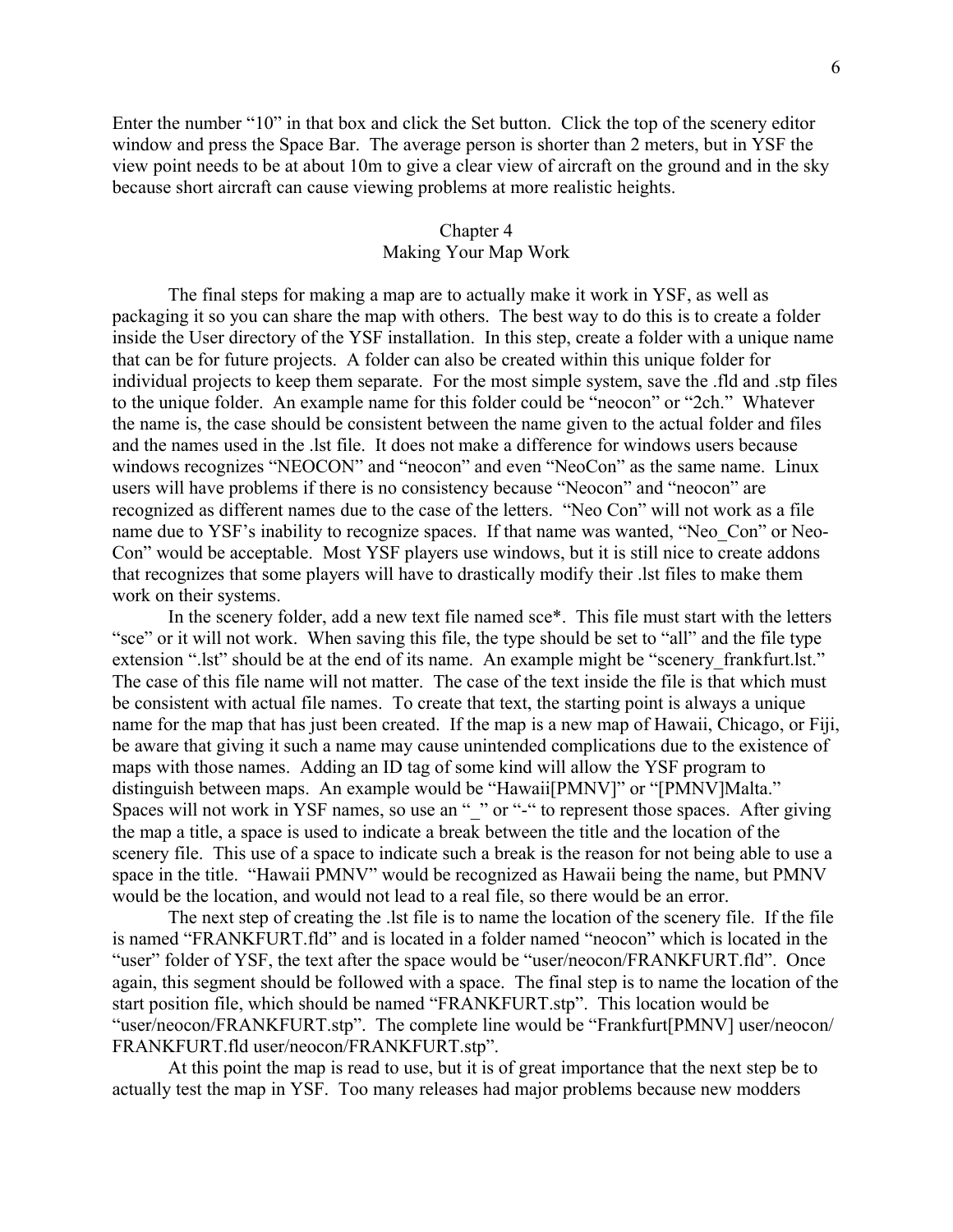released work that had never been tested in the game. A lot of embarrassment and harsh words could have easily been saved had the modder only taken the time to open up YSF and fly around for a few minutes. Land at or take off from each airport to make sure the ground is paved and the ground objects and markings are showing up. This is the point where all the problems can be located and corrected before anyone has to know they ever existed. If there are problems, and they can't be fixed, search for answers on YSP. If, after an extensive search, the problems remain uncorrected, consider posting a request for help in the addon creation section.

Some modders may consider their work complete, and all that s left is to compress their files into a .zip file and post them to the web for the world to enjoy. There are a few ways to make that process better for everyone. Start with one empty text file and insert into said file a description of the project. What is the map? Is it real or imaginary? Are there any start positions on the ground or in the air? What airports are there? Are there realistic nav aids such as VOR and ILS? These are all important characteristics that uses will want to know before downloading the map, and this information can also make up the body of the release post on YSP.

Another piece of information that should be included with each release is the details of how others may use it. There have been all kinds of "terms of use" included with releases. Some have been restrictive to the point of absurdity, while others are as close to public domain as can be. YSF is a free game, and charging for addons will bring angry comments and a storm of criticism, not to mention the fact that they will not be downloaded by anyone. On the other hand, a modder's work is their intellectual property and they can decide for themselves how it should be transferred and what modifications the users can make. Some modders have strict restrictions such as "do not release any modifications," but I have found that the truly great modders of YSF understand that the goal is to reach a more perfect addon, not to enlarge their egos. It is reasonable, however, to ask other modders to get permission before releasing modifications.

One thing that should never be done is to place a demand on how the addon should be used by the person who has downloaded it, or place upon them an unjust burden. For example, the consumer should be expected to be a total idiot who can just barely operate a computer. This is rule number 1 of public speaking because the speaker must always avoid uncommon language that some members of the audience may not understand, resulting in the audience tuning out. The same is true of addons for YSF. If users cannot figure out how to install the addon easily, they will likely give up and the hard work that went into its production will go to waste.

To package the addon, start by creating on the desktop folders named "scenery," "user," and the name of the unique folder in the user category. Copy the .lst file from the YSF scenery folder to the scenery folder on the desktop. Copy the .fld and .stp files into the appropriate, uniquely-named folder on the desktop, and then move that into the user folder on the desktop. Copy the text file with the description of the addon (README FRANKFURT, for example) to the desktop. Highlight the scenery and user folders and the text file, right click, and compress to a zip file using "Send to -> Compressed File" or whatever program for doing so you may have installed.

The addon is packaged and ready to send to the world. The methods of releasing the addon are great in quantity, but not always in quality. There are file sharing sites that can be used, but most of them do not allow direct linking and they often require several clicks followed by or preceding a countdown from as little as five seconds to as much as 30 or even 60 seconds. This is a demand that is sure to turn off consumption and increase hostility. A simple, free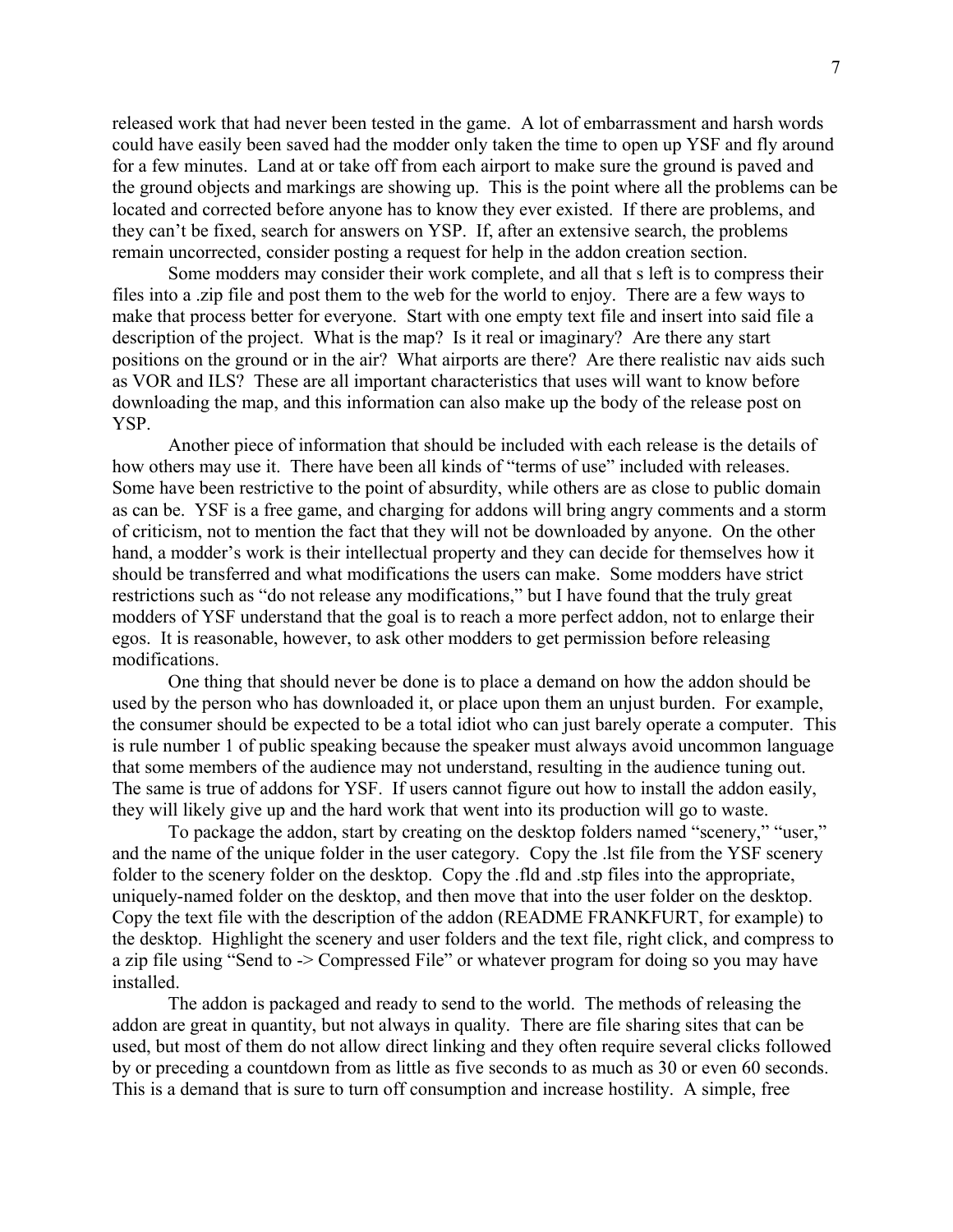website provided by a service such as Google will allow addons to be presented in an organized and creative way while also allowing direct links to downloads on forums or from the modder's web page. Google Sites also allows users to track modifications and updated versions.

#### Conclusion

This document is meant as a way for the reader to not only understand the workings of the YSF Scenery Editor and how to make a map, but to also give the reader an understanding of why I do things the way I do them. I have a system that works very well for me. Others are sure to find may areas of this treatise in which they disagree with me. That is ok, because each human is born with a mind of their own with which they must make their own discoveries and reach their own conclusions. My philosophies of making maps are outlined in the body of this document for everyone to read, absorb, digest, and spit out in their own terms. The most important thing that I hope you understand is that making good maps does not start at the beginning, and it doesn't come from reading tutorials. It comes from practice, experience, and a never-ending quest for the unobtainable goal of perfection. The ultimate goal that accompanies the making of maps should be fun. Have fun, make maps, and share your talents with the world.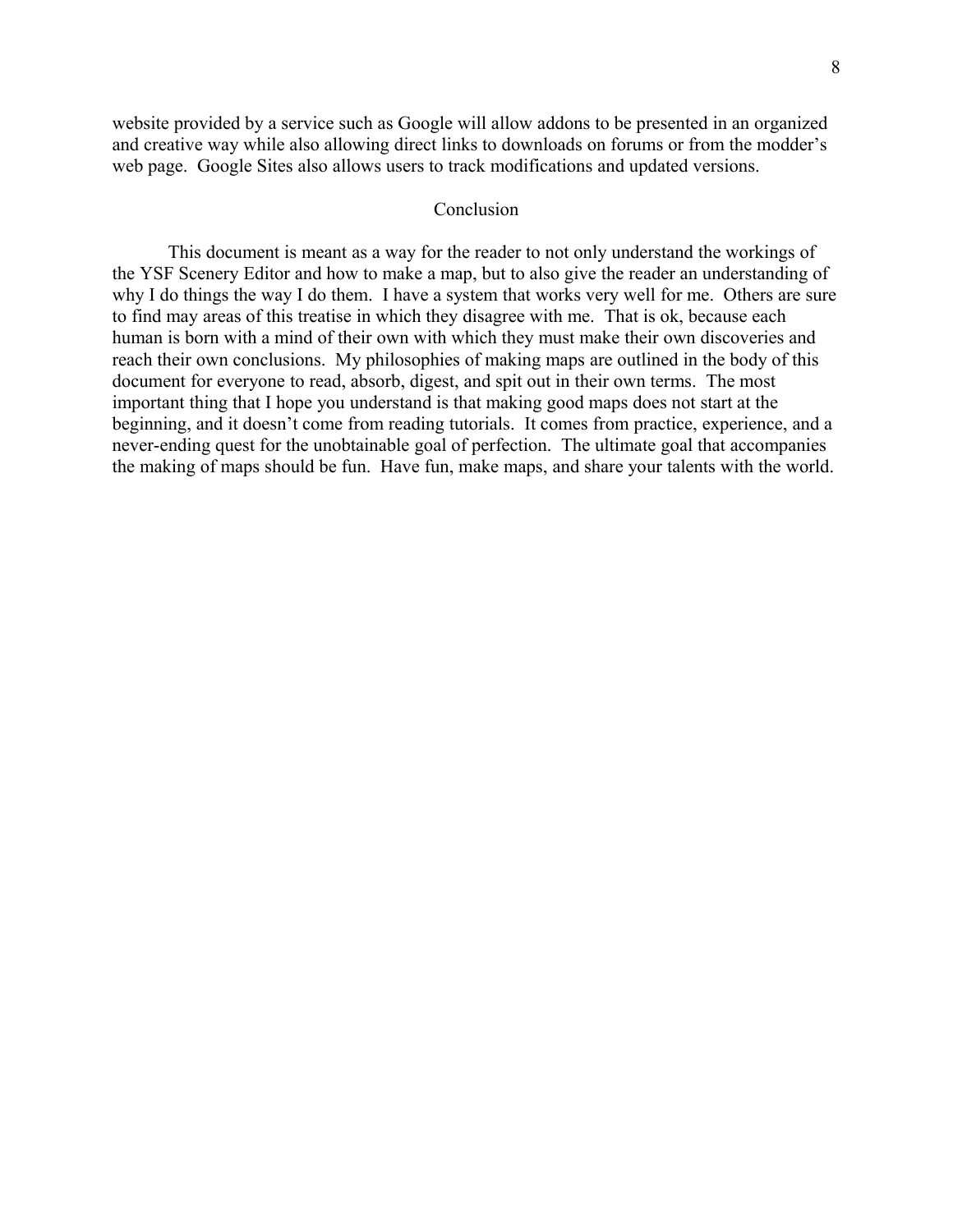# Appendix







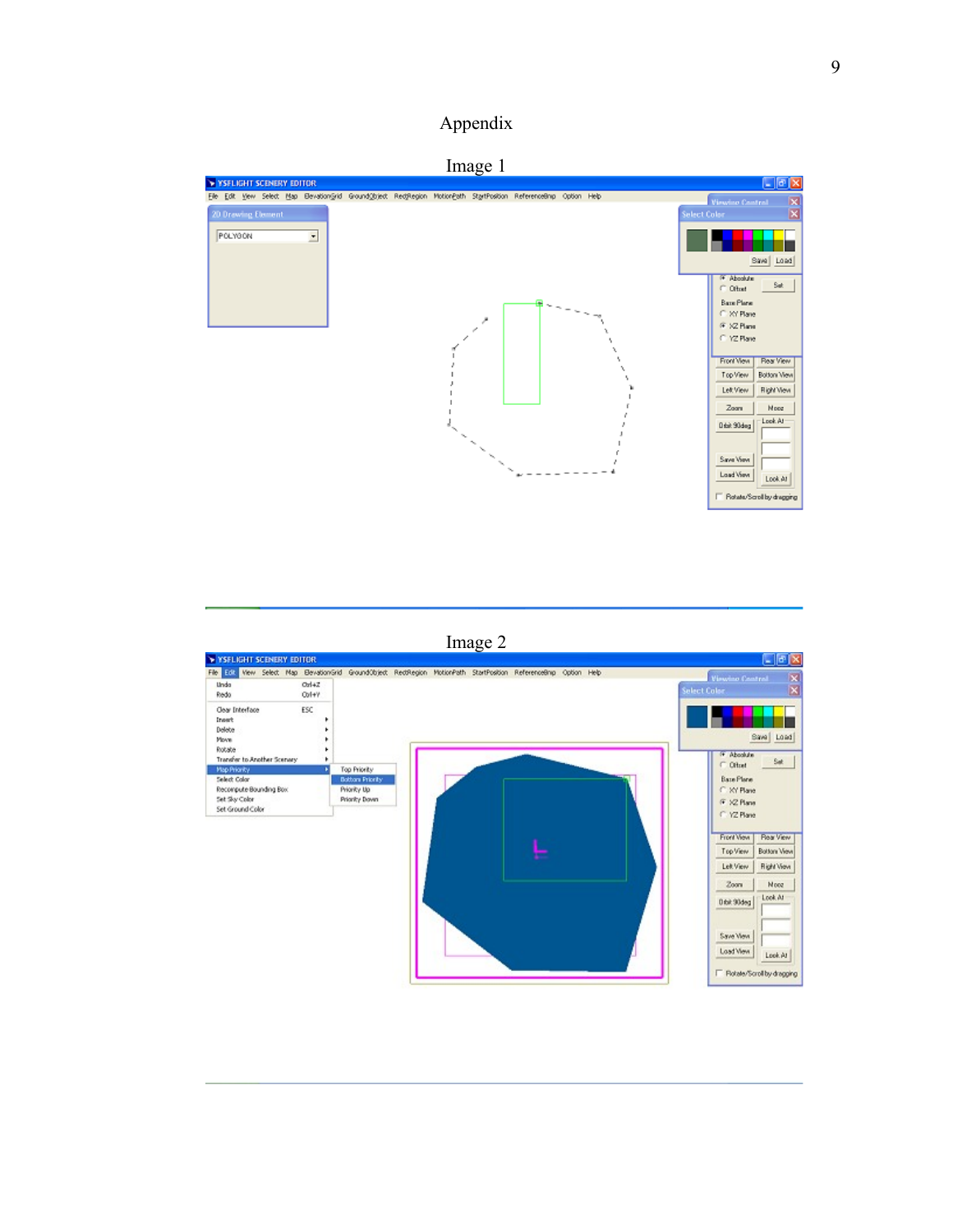Image 3



Image 4

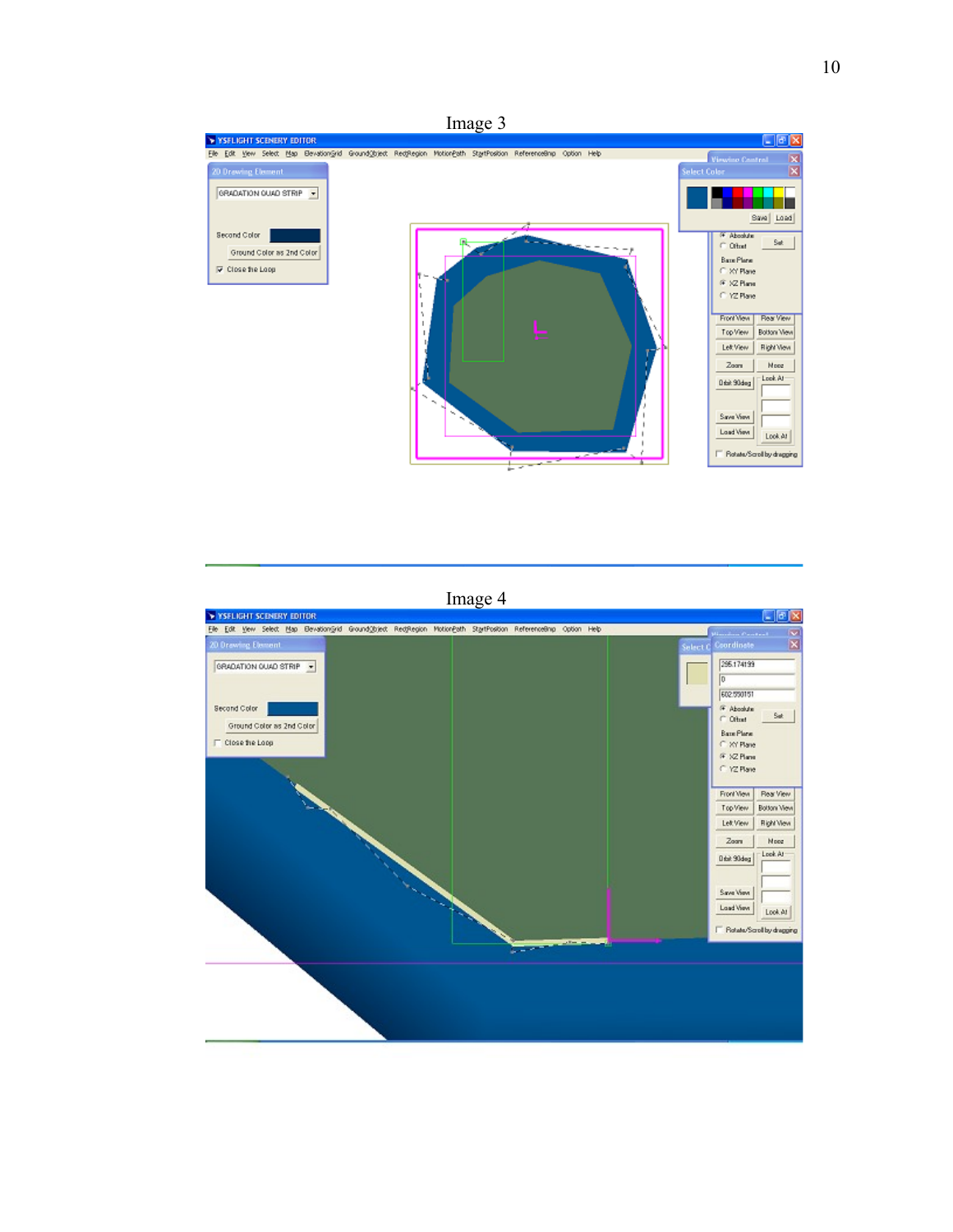

## Image 6

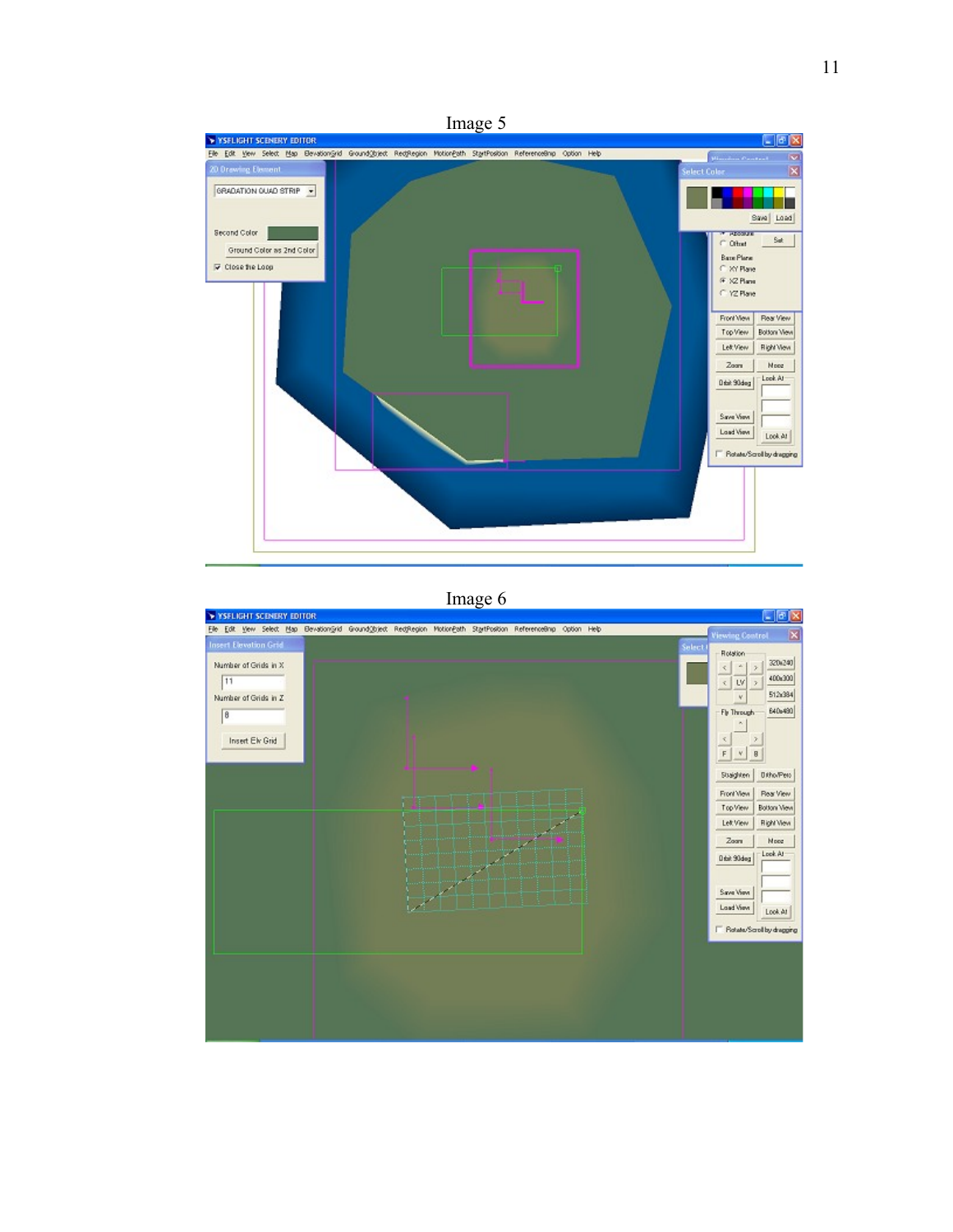

Image 8